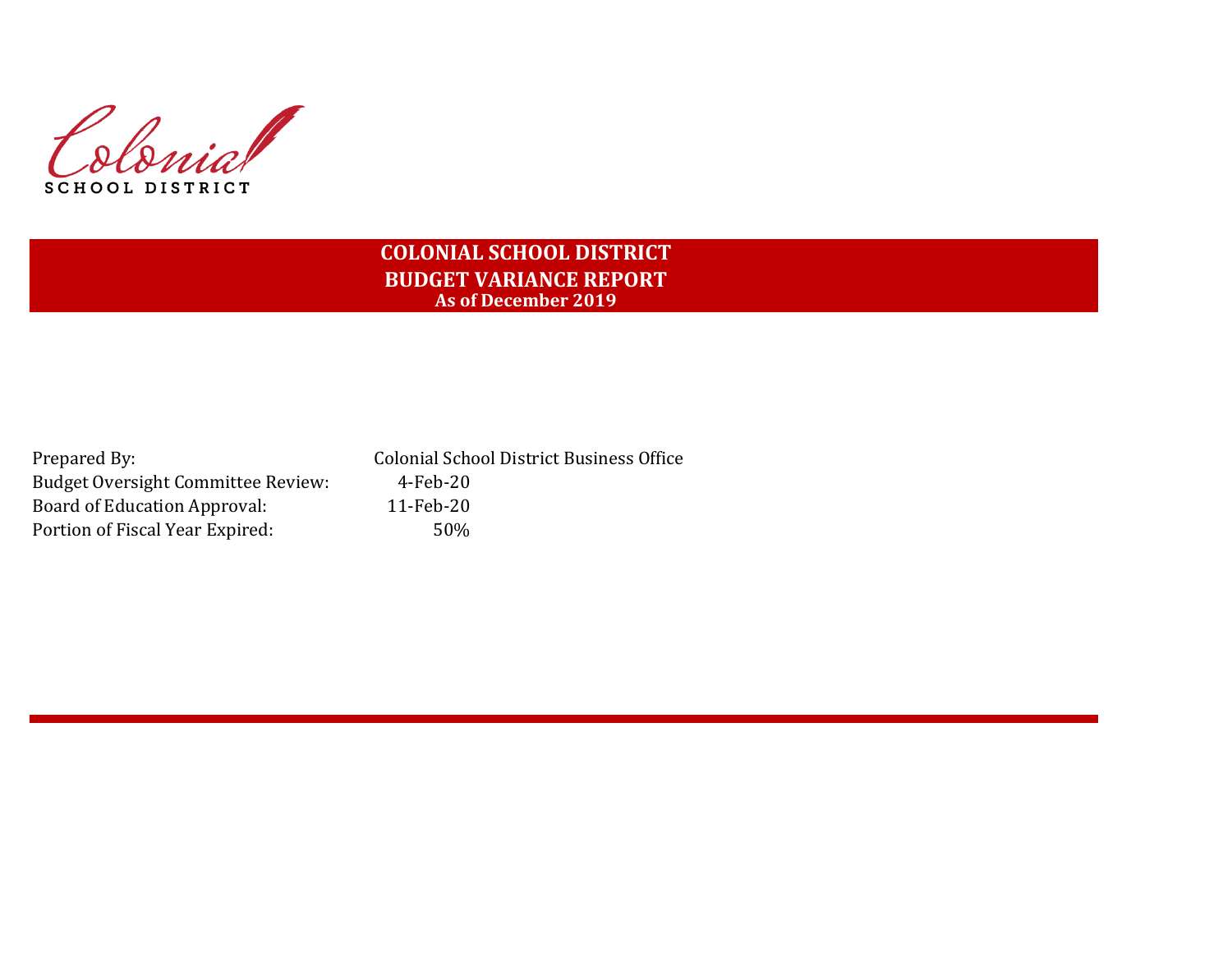## **COLONIAL SCHOOL DISTRICT BUDGET VARIANCE REPORT FISCAL YEAR 2020 as of December 2019 SUMMARY OF REVENUE**

| DISTRICT                            | <b>Board</b><br>Approved<br><b>Budget</b> | Receipt<br>to Date | Percent<br><b>Received</b> | <b>Variance</b>   |
|-------------------------------------|-------------------------------------------|--------------------|----------------------------|-------------------|
| <b>DISCRETIONARY STATE REVENUE</b>  |                                           |                    |                            |                   |
| Division II Costs, AOC              | 1,490,698                                 | 394,168.75         | 26.44%                     | (1,096,529.49)    |
| Division III Equalization           | 5,239,080                                 | 5,239,080.00       | 100.00%                    |                   |
| <b>Educational Sustainment</b>      | 2,102,382                                 | 2,102,382.00       | 100.00%                    |                   |
| Excellence/Admin Option             | 28,665                                    | 28,665.00          | 100.00%                    |                   |
| <b>SUBTOTAL</b>                     | 8,860,815                                 | 7,764,295.75       | 87.63%                     | (1,096,519.49)    |
| <b>RESTRICTED STATE REVENUE</b>     |                                           |                    |                            |                   |
| State formula salaries              | 71,718,937                                | 63,282,213.00      | 88.24%                     | (8,436,724.00)    |
| Cafeteria Salaries                  | 2,957,665                                 | 1,216,892.00       | 41.14%                     | (1,740,773.00)    |
| Division II Costs, AOC - Voc        | $\Omega$                                  | 186,920.00         | #DIV/0!                    | 186,920.00        |
| Division II Costs, Energy           | 1,924,948                                 | 1,924,948.00       | 100.00%                    |                   |
| <b>State Transportation</b>         | 6,970,946                                 | 5,370,945.56       | 77.05%                     | (1,600,000.00)    |
| Drivers Ed                          | $\Omega$                                  | 38,225.00          | #DIV/0!                    | 38,225.00         |
| <b>Unique Alternative</b>           | 790,195                                   | 744,317.65         | 94.19%                     | (45, 877.35)      |
| <b>Related Services</b>             | 32,303                                    | 380,560.00         | 1178.09%                   | 348,257.00        |
| <b>Professional Development</b>     | $\Omega$                                  | 114,220.00         | #DIV/0!                    | 114,220.00        |
| <b>Technology Block Grant</b>       | $\mathbf{0}$                              | 281,367.00         | #DIV/0!                    | 281,367.00        |
| <b>Student Success Block Grant</b>  | 740,676                                   | 740,676.00         | 100.00%                    |                   |
| Opportunity funding                 | 2,045,152                                 | 1,174,552.00       | 57.43%                     | (870, 600.00)     |
| <b>Other State Revenue</b>          | 178,445                                   | 178,445.00         | 100.00%                    | (0.13)            |
| John G. Leach                       | 8,715,846                                 | 8,058,874.00       | 92.46%                     | (656, 972.43)     |
| ECAP (Pre-K State grant)            | 290,100                                   | 290,100.00         | 100.00%                    |                   |
| Minor Capital Improvements          | 947,265                                   |                    | $0.00\%$                   | (947, 265.00)     |
| <b>SUBTOTAL</b>                     | 97,312,478                                | 83,983,255.21      | 86.30%                     | (13, 329, 222.91) |
| Operational budget reduction        | (1,961,317)                               |                    |                            |                   |
| <b>TOTAL STATE REVENUE</b>          | \$106,173,293                             | 91,747,551         | 86.41%                     | (14, 425, 742.40) |
| <b>DISCRETIONARY LOCAL REVENUE</b>  |                                           |                    |                            |                   |
| <b>Current Expense Tax Receipts</b> | 47,084,564                                | 46,747,005.95      | 99.28%                     | (337, 558.29)     |
| Interest                            | 1,359,679                                 | 710,699.65         | 52.27%                     | (648, 979.35)     |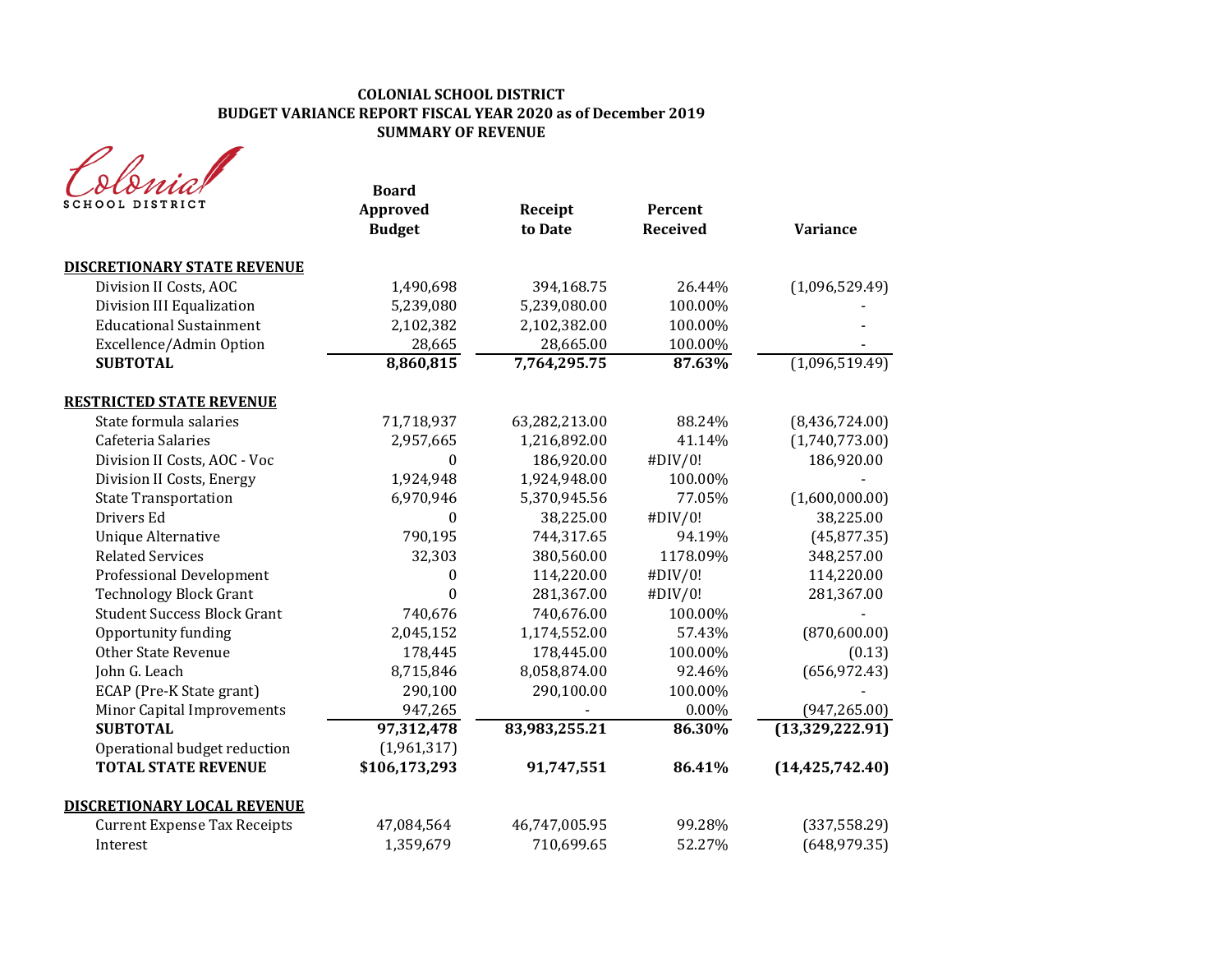| <b>TOTAL REVENUE</b>                                         | \$181,464,042   | 162,293,904.18 | 89.44%   | (19, 170, 137.59) |
|--------------------------------------------------------------|-----------------|----------------|----------|-------------------|
| <b>TOTAL FEDERAL REVENUE</b>                                 | \$9,114,735     | 8,705,965.85   | 95.52%   | (408, 769.15)     |
| <b>Other Federal Funds</b>                                   | 493,120         | 84,350.85      | 17.11%   | (408, 769.15)     |
| Title IV                                                     | 460,092         | 460,092.00     | 100.00%  |                   |
| Perkins                                                      | 303,174         | 303,174.00     | 100.00%  |                   |
| Title III                                                    | 96,634          | 96,634.00      | 100.00%  |                   |
| Title II                                                     | 764,373         | 764,373.00     | 100.00%  |                   |
| Title I                                                      | 4,173,305       | 4,173,305.00   | 100.00%  |                   |
| <b>IDEA Pre-K</b>                                            | 115,511         | 115,511.00     | 100.00%  |                   |
| <b>IDEA Part B</b>                                           | 2,708,526       | 2,708,526.00   | 100.00%  |                   |
| <b>FEDERAL REVENUE</b>                                       |                 |                |          |                   |
| <b>TOTAL LOCAL REVENUE</b>                                   | 66,176,013      | 61,840,387.37  | 93.45%   | (4,335,626.04)    |
| <b>SUBTOTAL</b>                                              | $-$ \$9,972,786 | (6,834,278.83) | 68.53%   | 3,138,507.01      |
| Reserve funds                                                | (2,926,644)     |                | $0.00\%$ | 2,926,644.00      |
| Choice (Reduction)                                           | (1, 133, 363)   | (922, 621.95)  | 81.41%   | 210,741.29        |
| Charter (Reduction)                                          | (5,912,779)     | (5,911,656.88) | 99.98%   | 1,121.72          |
| <b>OTHER LOCAL FUNDS</b>                                     |                 |                |          |                   |
| <b>SUBTOTAL</b>                                              | 27,351,356      | 21,108,531.06  | 77.18%   | (6,242,824.96)    |
| <b>Other Local Revenue</b>                                   | 515,000         | 271,244.78     | 52.67%   | (243, 755.22)     |
| E3 Grant                                                     | 2,079,663       | 500,400.60     | 24.06%   | (1,579,262.40)    |
| Donations                                                    | 50,000          | 14,847.00      | 29.69%   | (35, 153.00)      |
| Cafeteria                                                    | 6,050,000       | 2,909,106.75   | 48.08%   | (3, 140, 893.25)  |
| <b>Technology Maintenance Match</b>                          | 454,284         |                | 0.00%    | (454, 284.00)     |
| Match Tax Receipts                                           | 2,698,874       | 2,568,193.92   | 95.16%   | (130,680.56)      |
| John G. Leach (tuition revenue)                              | 4,200,000       | 3,092,957.15   | 73.64%   | (1, 107, 042.85)  |
| Tuition Receipts (excl. Leach)                               | 6,655,473       | 7,298,503.22   | 109.66%  | 643,030.30        |
| <b>RESTRICTED LOCAL REVENUE</b><br>Debt Service Tax Receipts | 4,648,062       | 4,453,277.64   | 95.81%   | (194, 783.97)     |
|                                                              |                 |                |          |                   |
| <b>SUBTOTAL</b>                                              | 48,797,443      | 47,566,135.14  | 97.48%   | (1,231,308.10)    |
| <b>Building Rental</b>                                       | 19,200          | 9,652.50       | 50.27%   | (9,547.50)        |
| <b>CSCRP</b>                                                 | 59,000          | 20,783.00      | 35.23%   | (38, 217.00)      |
| <b>Indirect Costs</b>                                        | 255,000         | 67,500.04      | 26.47%   | (187, 499.96)     |
| Athletics                                                    | 20,000          | 10,494.00      | 52.47%   | (9,506.00)        |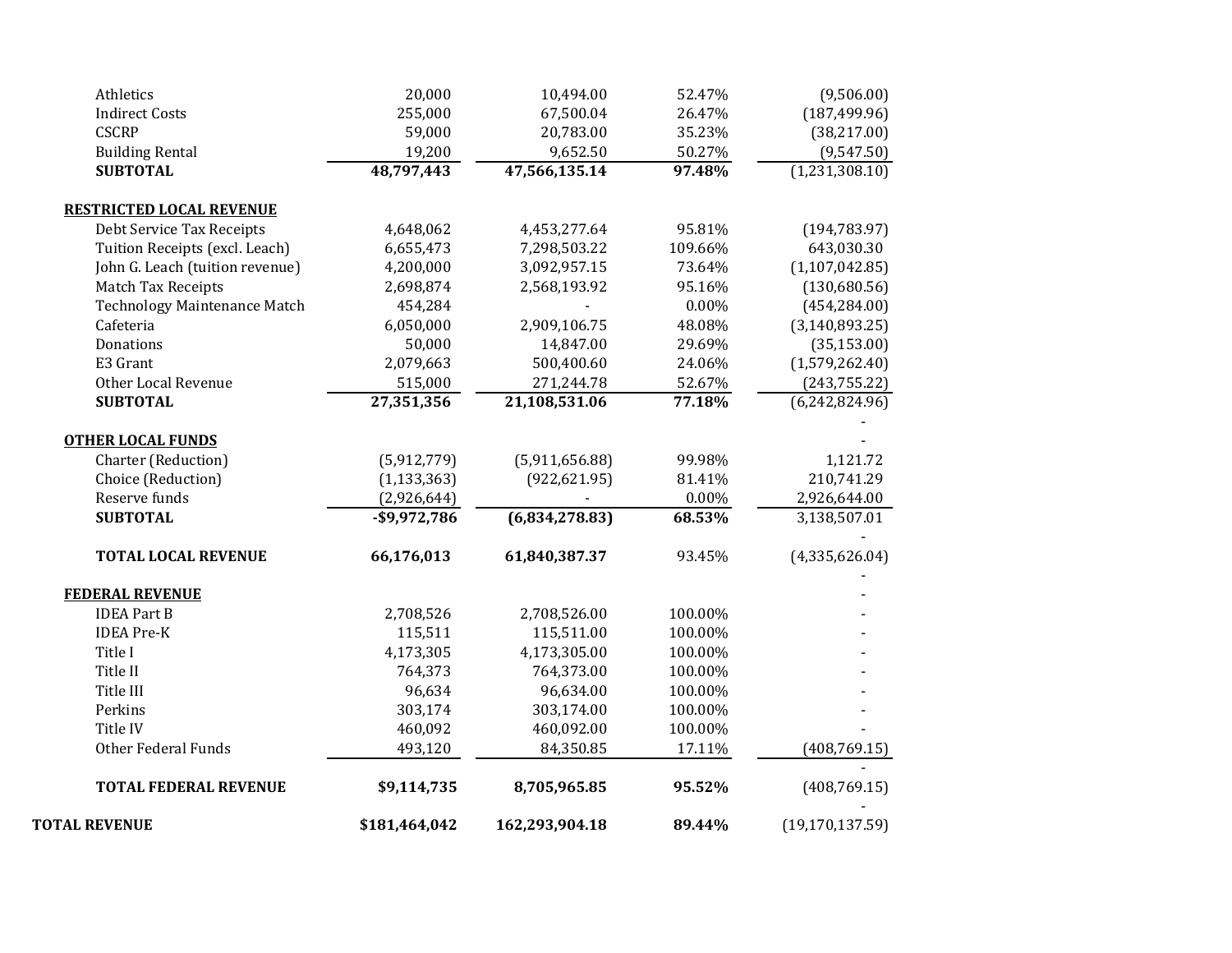

# **COLONIAL SCHOOL DISTRICT BUDGET VARIANCE REPORT FISCAL YEAR 2020 as of December 2019 SUMMARY OF EXPENDITURES**

| <b>EXPENDITURES</b> | <b>SCHOOL DISTRICT</b> |                                | <b>Board</b><br>Approved<br><b>Budget</b> | <b>Encumbrance</b> | <b>Expenditures</b> | Remaining<br><b>Balance</b> | Percent<br><b>Obligated</b> | Percent<br><b>Spent</b> |
|---------------------|------------------------|--------------------------------|-------------------------------------------|--------------------|---------------------|-----------------------------|-----------------------------|-------------------------|
| <b>Operating</b>    | Program                |                                |                                           |                    |                     |                             |                             |                         |
|                     |                        | DISCRETIONARY SCHOOL BUDGETS   |                                           |                    |                     |                             |                             |                         |
| 9340410A            | 95437                  | Carrie Downie Library          | 3,048                                     |                    | 555.89              | 2,492.11                    | 18.24%                      | 18.24%                  |
| 9340410A            | 99999                  | Carrie Downie Elementary       | 47,951                                    | 3,548.93           | 28,477.81           | 15,924.26                   | 66.79%                      | 59.39%                  |
| 9340412A            | 95437                  | Castle Hills Library           | 4,545                                     | 1,906.24           |                     | 2,638.76                    | 41.94%                      | 0.00%                   |
| 9340412A            | 99999                  | Castle Hills Elementary        | 72,646                                    | 6,141.73           | 38,169.54           | 28,334.73                   | 61.00%                      | 52.54%                  |
| 9340418A            | 95437                  | Pleasantville Library          | 3,078                                     |                    | 81.94               | 2,996.06                    | 2.66%                       | 2.66%                   |
| 9340418A            | 99999                  | Pleasantville Elementary       | 46,716                                    | 2,960.77           | 31,238.10           | 12,517.13                   | 73.21%                      | 66.87%                  |
| 9340420A            | 95437                  | Wilmington Manor Library       | 2,333                                     |                    |                     | 2,333.00                    | $0.00\%$                    | 0.00%                   |
| 9340420A            | 99999                  | Wilmington Manor Elementary    | 39,747                                    | 5,973.58           | 18,602.70           | 15,170.72                   | 61.83%                      | 46.80%                  |
| 9340422A            | 95437                  | Wilbur Library                 | 8,748                                     |                    | 1,012.04            | 7,735.96                    | 11.57%                      | 11.57%                  |
| 9340422A            | 99999                  | Wilbur Elementary              | 131,032                                   | 11,556.12          | 35,758.16           | 83,717.72                   | 36.11%                      | 27.29%                  |
| 9340427A            | 95437                  | Southern Library               | 6,521                                     |                    | 5,320.34            | 1,200.66                    | 81.59%                      | 81.59%                  |
| 9340427A            | 99999                  | Southern Elementary            | 97,204                                    | 6,017.13           | 53,823.01           | 37,363.86                   | 61.56%                      | 55.37%                  |
| 9340432A            | 95437                  | New Castle Library             | 3,929                                     |                    |                     | 3,929.00                    | $0.00\%$                    | 0.00%                   |
| 9340432A            | 99999                  | New Castle Elementary          | 60,871                                    | 5,408.11           | 27,431.42           | 28,031.47                   | 53.95%                      | 45.06%                  |
| 9340456A            | 95437                  | Eisenberg Library              | 3,861                                     | 727.40             | 2,074.50            | 1,059.10                    | 72.57%                      | 53.73%                  |
| 9340456A            | 99999                  | <b>Eisenberg Elementary</b>    | 58,520                                    | 3,969.88           | 23,248.75           | 31,301.37                   | 46.51%                      | 39.73%                  |
| 9340470A            | 95437                  | <b>Gunning Bedford Library</b> | 8,010                                     |                    | 7,185.73            | 824.27                      | 89.71%                      | 89.71%                  |
| 9340470A            | 99999                  | <b>Gunning Bedford Middle</b>  | 127,269                                   | 20,417.95          | 82,364.21           | 24,486.84                   | 80.76%                      | 64.72%                  |
| 9340474A            | 95437                  | George Read Library            | 5,989                                     |                    | 0.61                | 5,988.39                    | 0.01%                       | 0.01%                   |
| 9340474A            | 99999                  | George Read Middle             | 97,945                                    | 7,641.31           | 25,830.17           | 64,473.52                   | 34.17%                      | 26.37%                  |
| 9340476A            | 95437                  | McCullough Library             | 5,837                                     |                    | 3,681.15            | 2,155.85                    | 63.07%                      | 63.07%                  |
| 9340476A            | 99999                  | McCullough Middle              | 95,723                                    | 4,838.42           | 55,831.55           | 35,053.03                   | 63.38%                      | 58.33%                  |
| 9340490A            | 95048                  | William Penn - ROTC            | 8,900                                     |                    | 8,373.07            | 526.93                      | 94.08%                      | 94.08%                  |
| 9340490A            | 95073                  | William Penn - Music Choir     | 27,550                                    | 77,790.14          | 7,440.37            | (57,680.51)                 | 309.37%                     | 27.01%                  |
| 9340490A            | 95437                  | William Penn - Library         | 16,614                                    |                    | 8,981.29            | 7,632.71                    | 54.06%                      | 54.06%                  |
| 9340490A            | 95468                  | William Penn - Summer School   | 8,550                                     |                    |                     | 8,550.00                    | $0.00\%$                    | $0.00\%$                |
| 9340490A            | 95602                  | William Penn - Athletics       | 167,200                                   | 25,074.42          | 88,688.93           | 53,436.65                   | 68.04%                      | 53.04%                  |
| 9340490A            | 99999                  | William Penn High School       | 285,259                                   | 14,640.30          | 140,462.95          | 130,155.75                  | 54.37%                      | 49.24%                  |
|                     |                        | <b>SUBTOTAL</b>                | 1,445,596                                 | 198,612.43         | 694,634.23          | 552,349.34                  | 61.79%                      | 48.05%                  |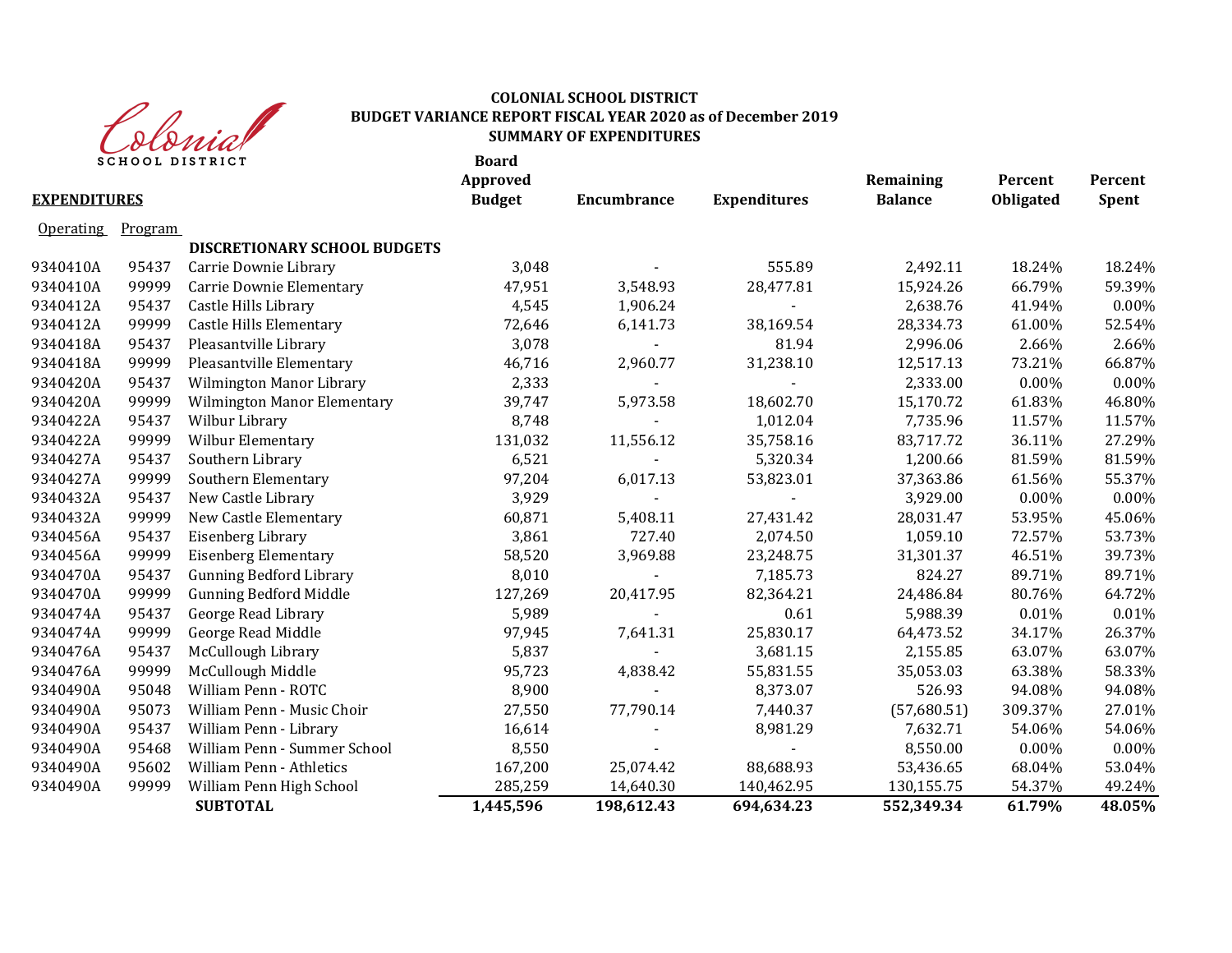# **DISCRETIONARY DIVISION/DEPARTMENT BUDGETS**

|          |       | SUBTOTAL - DISCRETIONARY          | 43,761,978 | 1,747,007.69 | 21,802,454.48 | 20,212,515.88 | 53.81% | 49.82% |
|----------|-------|-----------------------------------|------------|--------------|---------------|---------------|--------|--------|
| 99970680 | 95488 | <b>Visiting Teachers</b>          | 4,000      |              | 1,443.01      | 2,556.99      | 36.08% | 36.08% |
| 99970680 | 99999 | <b>School Supervision</b>         | 60,000     |              | 15,009.65     | 44,990.35     | 25.02% | 25.02% |
| 99960200 | 99531 | <b>Custodial Services</b>         | 450,000    | 143,566.73   | 247,110.92    | 59,322.35     | 86.82% | 54.91% |
| 99940050 | 99999 | <b>Facilities Maintenance</b>     | 1,100,000  | 263,559.70   | 565,501.46    | 270,938.84    | 75.37% | 51.41% |
| 99950000 | 99999 | Personnel                         | 46,000     |              | 17,764.85     | 28,235.15     | 38.62% | 38.62% |
| 99940400 | 99999 | Local Salaries & Benefits         | 37,897,766 | 825,364.76   | 19,168,446.66 | 17,903,954.63 | 52.76% | 50.58% |
| 99940000 | 99999 | <b>Business Office</b>            | 42,300     |              | 20,259.73     | 22,040.27     | 47.90% | 47.90% |
| 99930400 | 99999 | <b>Behavioral Health</b>          | 20,000     | 881.24       | 17,741.00     | 1,377.76      | 93.11% | 88.71% |
| 99930300 | 99999 | <b>Student Services</b>           | 20,000     |              | 2,353.47      | 17,646.53     | 11.77% | 11.77% |
| 99920700 | 99999 | Middle school Athletics           | 60,000     |              | 5,508.99      | 54,491.01     | 9.18%  | 9.18%  |
| 99920110 | 99519 | Security/Constables               | 595,000    | 5,995.00     | 302,183.69    | 286,821.31    | 51.79% | 50.79% |
| 99920100 | 99999 | <b>Discipline Programs</b>        | 185,000    | 119,888.24   | 30,111.76     | 35,000.00     | 81.08% | 16.28% |
| 99920000 | 90850 | Music/Art Curriculum              | 45,000     | 17,726.77    | 18,027.05     | 9,246.18      | 79.45% | 40.06% |
| 99920000 | 95435 | Common Core/Curriculum            | 250,000    |              | 268.27        | 249,731.73    | 0.11%  | 0.11%  |
| 99920000 | 99999 | Curriculum/Instruction            | 125,000    | 3,857.82     | 40,202.91     | 80,939.27     | 35.25% | 32.16% |
| 99910115 | 99999 | <b>Assistant Superintendent 2</b> | 15,000     | 247.64       | 3,522.94      | 11,229.42     | 25.14% | 23.49% |
| 99910110 | 99999 | <b>Assistant Superintendent 1</b> | 15,000     |              | 203.47        | 14,796.53     | 1.36%  | 1.36%  |
| 99970675 | 95430 | <b>Elementary Wellness</b>        | 85,000     |              | 36,533.58     | 48,466.42     | 42.98% | 42.98% |
| 99970600 | 95060 | Preschool Expansion               | 135,000    |              | 59,266.15     | 75,733.85     | 43.90% | 43.90% |
| 99910100 | 99999 | Superintendent                    | 18,000     |              | 3,436.87      | 14,563.13     | 19.09% | 19.09% |
| 99910010 | 95405 | <b>District Choice</b>            | 4,500      | 247.13       | 923.38        | 3,329.49      | 26.01% | 20.52% |
| 99910010 | 99999 | District Administration           | 250,500    | 819.35       | 183,728.82    | 65,951.83     | 73.67% | 73.34% |
| 99910010 | 95411 | Copy Center                       | 235,000    | 57,504.43    | 99,845.79     | 77,649.78     | 66.96% | 42.49% |
| 99910000 | 99999 | <b>Public Communications</b>      | 20,200     | 3,600.00     | 9,362.22      | 7,237.78      | 64.17% | 46.35% |
| 99910000 | 95052 | Marketing                         | 60,600     | 9,152.97     | 15,931.94     | 35,515.09     | 41.39% | 26.29% |
| 99900300 | 99999 | <b>General District Expenses</b>  | 1,141,612  | 102,665.79   | 727,121.73    | 311,824.48    | 72.69% | 63.69% |
| 99900300 | 95494 | Teacher of the Year               | 12,500     |              | 720.60        | 11,779.40     | 5.76%  | 5.76%  |
| 99900300 | 95228 | Substitutes & Homebound           | 750,000    | 168,462.58   | 148,176.53    | 433,360.89    | 42.22% | 19.76% |
| 99900100 | 99999 | Legal                             | 88,000     | 23,467.54    | 46,263.89     | 18,268.57     | 79.24% | 52.57% |
| 99900000 | 99999 | <b>Board of Education</b>         | 31,000     |              | 15,483.15     | 15,516.85     | 49.95% | 49.95% |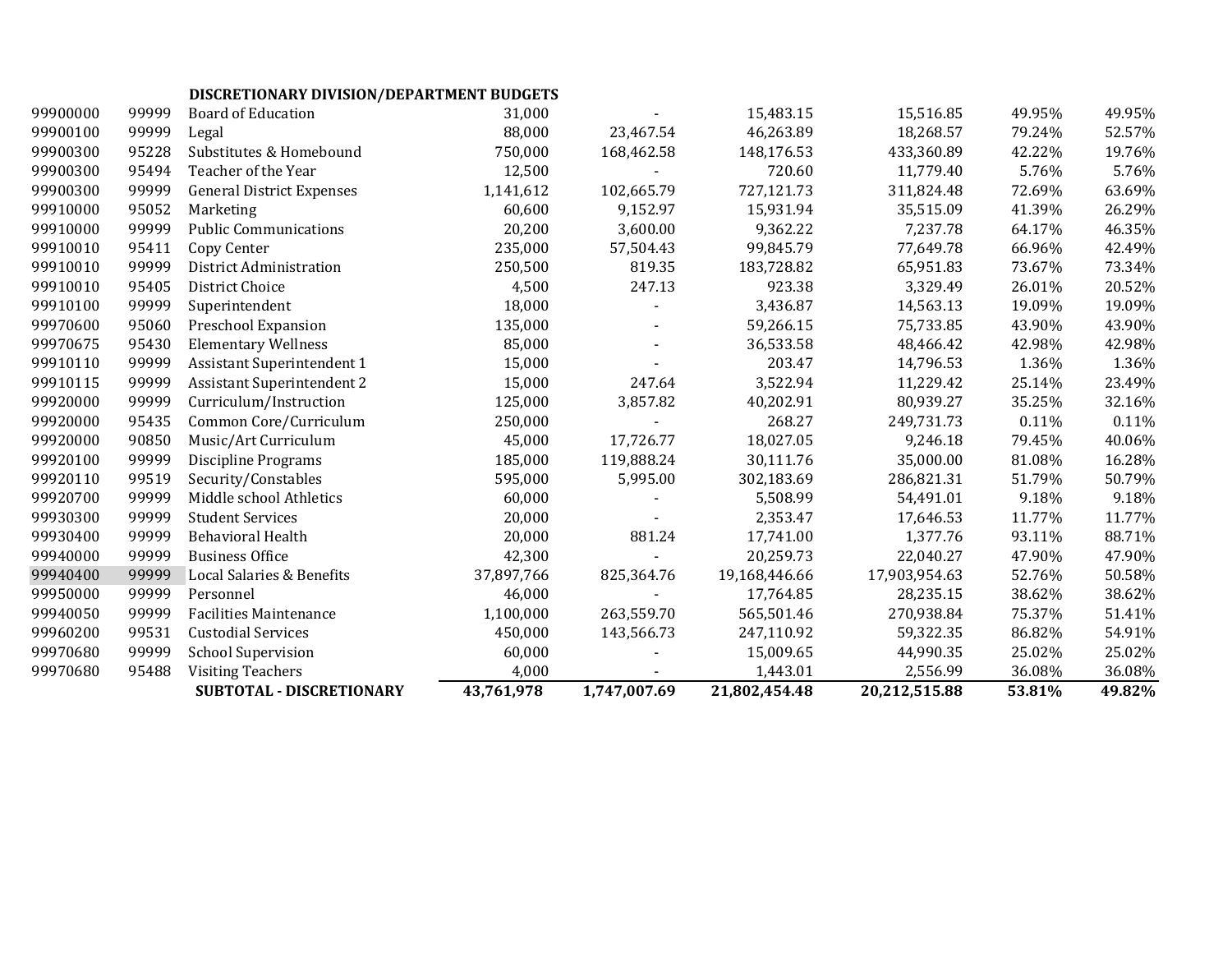|          |       | RESTRICTED FUNDING WITH LOCAL INVESTMENT |             |            |               |               |          |          |
|----------|-------|------------------------------------------|-------------|------------|---------------|---------------|----------|----------|
| 99940810 | 99999 | Tech Equipment & Repair                  | 1,875,000   | 131,522.65 | 1,448,273.72  | 295,203.63    | 84.26%   | 77.24%   |
| 99960200 | 95419 | Energy/Utilities                         | 2,034,192   | 372,750.63 | 1,045,656.17  | 615,785.06    | 69.73%   | 51.40%   |
| 99960400 | 99999 | Transportation                           | 7,235,746   | 494,528.36 | 3,838,958.38  | 2,902,259.26  | 59.89%   | 53.06%   |
|          |       | SUBTOTAL - RESTRICTED/LOCAL              | 11,144,938  | 998,801.64 | 6,332,888.27  | 3,813,247.95  | 65.78%   | 56.82%   |
|          |       | <b>OTHER RESTRICTED BUDGETS</b>          |             |            |               |               |          |          |
| 99920110 | 95064 | <b>State Security Grant</b>              | 377,039     |            |               | 377,039.00    | $0.00\%$ | $0.00\%$ |
| 99920200 | 99999 | Extra Time                               | 270,000     |            | 86,210.70     | 183,789.30    | 31.93%   | 31.93%   |
| 99920500 | 99999 | Professional Development                 | 110,643     | 3,739.25   | 14,199.20     | 92,704.55     | 16.21%   | 12.83%   |
| 99920800 | 99999 | <b>Drivers Education</b>                 | 27,969      | 16,312.86  | 5,078.07      | 6,578.07      | 76.48%   | 18.16%   |
| 99940200 | 99999 | Division I Salaries                      | 71,718,937  |            | 37,140,847.58 | 34,578,089.42 | 51.79%   | 51.79%   |
| 99940300 | 99999 | Division II Vocational                   | 187,837     |            | 40.00         | 187,797.00    | 0.02%    | 0.02%    |
| 99940410 | 95037 | <b>Immersion Funding</b>                 | 20,000      | 242.22     | 3,786.41      | 15,971.37     | 20.14%   | 18.93%   |
| 99940410 | 99999 | Competitive Grants - State               | 178,445     | 242.22     | 39,117.13     | 139,085.78    | 22.06%   | 21.92%   |
| 99940500 | 99999 | Federal Funds                            | 9,114,735   | 255,950.13 | 353,767.88    | 8,505,016.99  | 6.69%    | 3.88%    |
| 99940700 | 99999 | Private Grants/Donations                 | 50,000      |            | 10,221.08     | 39,778.92     | 20.44%   | 20.44%   |
| 99960000 | 99999 | <b>Child Nutrition Operations</b>        | 9,720,000   |            | 4,315,277.85  | 5,404,722.15  | 44.40%   | 44.40%   |
| 99970000 | 99999 | Debt Service                             | 4,648,062   |            | 2,948,956.57  | 1,699,105.04  | 63.44%   | 63.44%   |
| 99921000 | 99999 | Opportunity funds                        | 2,595,634   | 500,176.72 | 782,064.35    | 1,313,392.93  | 49.40%   | 30.13%   |
| 99970680 | 99562 | <b>Student Success Block Grant</b>       | 1,234,460   |            | 214,458.67    | 1,020,001.33  | 17.37%   | 17.37%   |
| 99990050 | 99999 | E3 Grant                                 | 2,079,663   | 123,712.39 | 794,842.94    | 1,161,107.67  | 44.17%   | 38.22%   |
| 99970200 | 99999 | Minor Capital                            | 1,578,775   |            |               | 1,578,775.00  | $0.00\%$ | $0.00\%$ |
| 99970600 | 99768 | ECAP (State Pre-K grant)                 | 290,100     |            | 68,010.31     | 222,089.69    | 23.44%   | 23.44%   |
|          |       | <b>SUBTOTAL - RESTRICTED</b>             | 104,202,299 | 900,375.79 | 46,776,878.74 | 56,525,044.21 | 45.75%   | 44.89%   |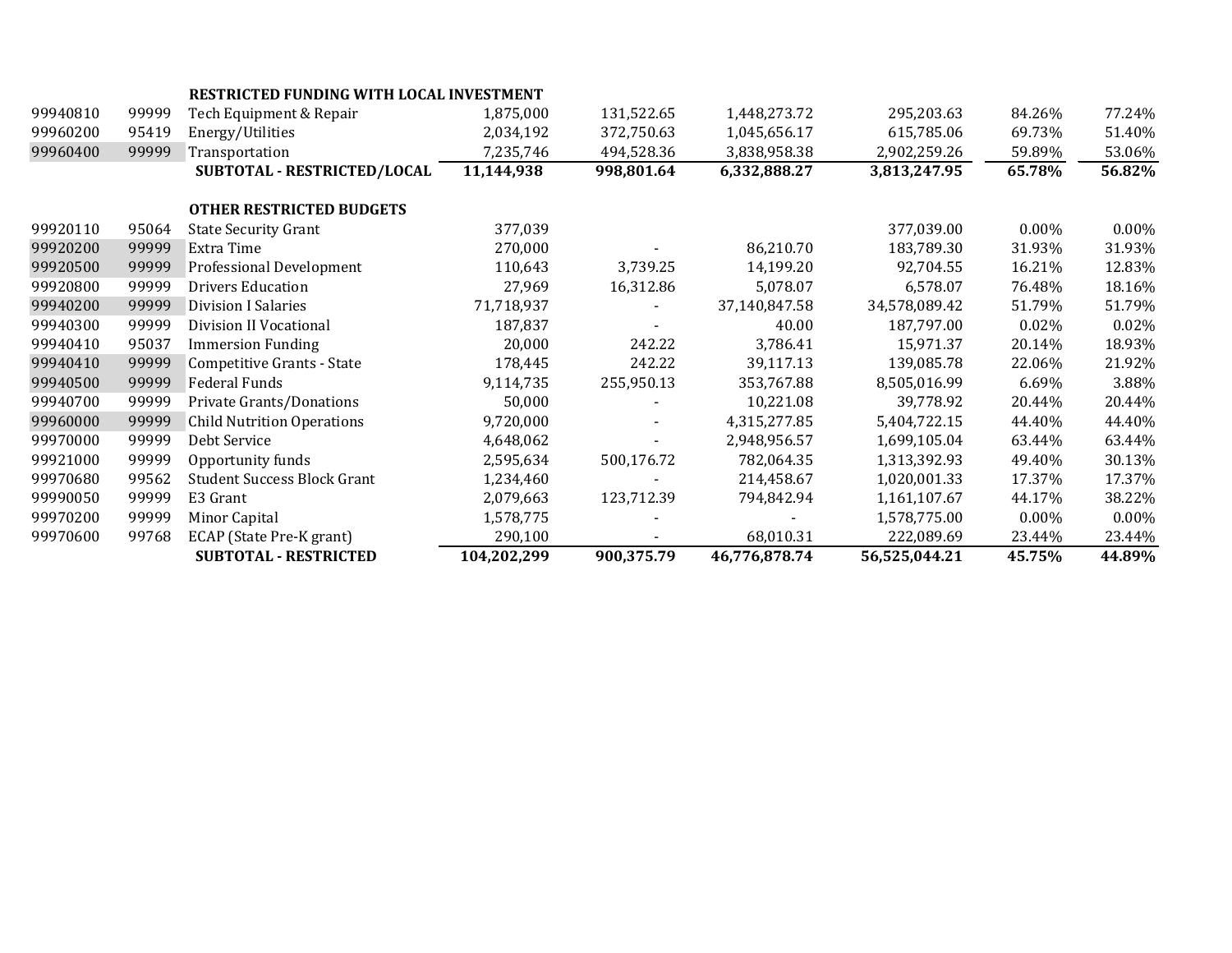| <b>TOTAL EXPENDITURES</b> |       |                                          | 181,464,042 | 5,273,481    | 84,427,158   | 91,763,403   | 49.43%   | 46.53%   |
|---------------------------|-------|------------------------------------------|-------------|--------------|--------------|--------------|----------|----------|
| See detailed budget       |       | <b>Leach - Special School</b>            | 13,937,517  | 234,844.46   | 6,512,576.69 | 7,190,095.60 | 48.41%   | 46.73%   |
|                           |       | <b>SUBTOTAL - TUITION</b>                | 6,971,715   | 1,193,839.16 | 2,307,726.04 | 3,470,149.63 | 50.23%   | 33.10%   |
| 99930300                  | 99546 | <b>Assistive Technology</b>              | 25,000      | 926.57       | 8,297.79     | 15,775.64    | 36.90%   | 33.19%   |
| 99930200                  | 95236 | <b>Exceptional Children Payroll</b>      | 500,000     |              | 202.92       | 499,797.08   | 0.04%    | $0.04\%$ |
| 99930200                  | 99999 | In State Tuition                         | 750,000     | 127,587.77   | 222,629.35   | 399,782.88   | 46.70%   | 29.68%   |
| 99930200                  | 95454 | Private Placement                        | 1,280,000   | 328,292.60   | 268,434.52   | 683,272.88   | 46.62%   | 20.97%   |
| 99921050                  | 99999 | <b>Special Education Services</b>        | 500,000     | 358,887.58   | 104,422.45   | 36,689.97    | 92.66%   | 20.88%   |
| 99920300                  | 99999 | LEP/ESL                                  | 570,000     |              | 302,796.90   | 267,203.10   | 53.12%   | 53.12%   |
| 9340522A                  | 99999 | <b>Wallin Principal</b>                  | 46,636      |              | 27,222.71    | 19,413.29    | 58.37%   | 58.37%   |
| 9340522A                  | 99532 | <b>Wallin General Expenses</b>           | 880,000     | 32,143.00    | 409,529.99   | 438,327.01   | 50.19%   | 46.54%   |
| 9340490A                  | 99530 | <b>WPHS CASL Payroll</b>                 | 136,667     |              | 68,315.51    | 68,351.32    | 49.99%   | 49.99%   |
| 9340490A                  | 95207 | WPHS CASL                                | 37,000      |              |              | 37,000.00    | $0.00\%$ | 0.00%    |
| 9340470A                  | 99530 | <b>GB CASL Payroll</b>                   | 225,000     |              |              | 225,000.00   | $0.00\%$ | 0.00%    |
| 9340470A                  | 95207 | <b>Gunning Bedford CASL</b>              | 37,800      | 13,900.62    | 10,252.15    | 13,647.23    | 63.90%   | 27.12%   |
| 9340470A                  | 99532 | <b>GB ILC Payroll</b>                    | 250,000     |              |              | 250,000.00   | $0.00\%$ | 0.00%    |
| 9340470A                  | 95217 | <b>Gunning Bedford ILC</b>               | 46,305      | 13,900.62    | 17,305.62    | 15,098.76    | 67.39%   | 37.37%   |
| 9340427A                  | 99530 | Southern CASL Payroll                    | 313,622     |              | 166,837.58   | 146,784.42   | 53.20%   | 53.20%   |
| 9340427A                  | 95207 | Southern CASL                            | 46,305      | 393.47       | 11,013.72    | 34,897.81    | 24.63%   | 23.79%   |
| 9340427A                  | 99532 | Southern ILC Payroll                     | 318,000     |              | 178,278.36   | 139,721.64   | 56.06%   | 56.06%   |
| 9340427A                  | 95217 | Southern ILC                             | 69,930      | 2,562.92     | 16,466.37    | 50,900.71    | 27.21%   | 23.55%   |
| 99970600                  | 99532 | <b>PreK General Expenses</b>             | 855,000     | 310,279.98   | 479,800.81   | 64,919.21    | 92.41%   | 56.12%   |
| 99970600                  | 95030 | Preschool                                | 84,450      | 4,964.03     | 15,919.29    | 63,566.68    | 24.73%   | 18.85%   |
|                           |       | <b>RESTRICTED TUITION FUNDED BUDGETS</b> |             |              |              |              |          |          |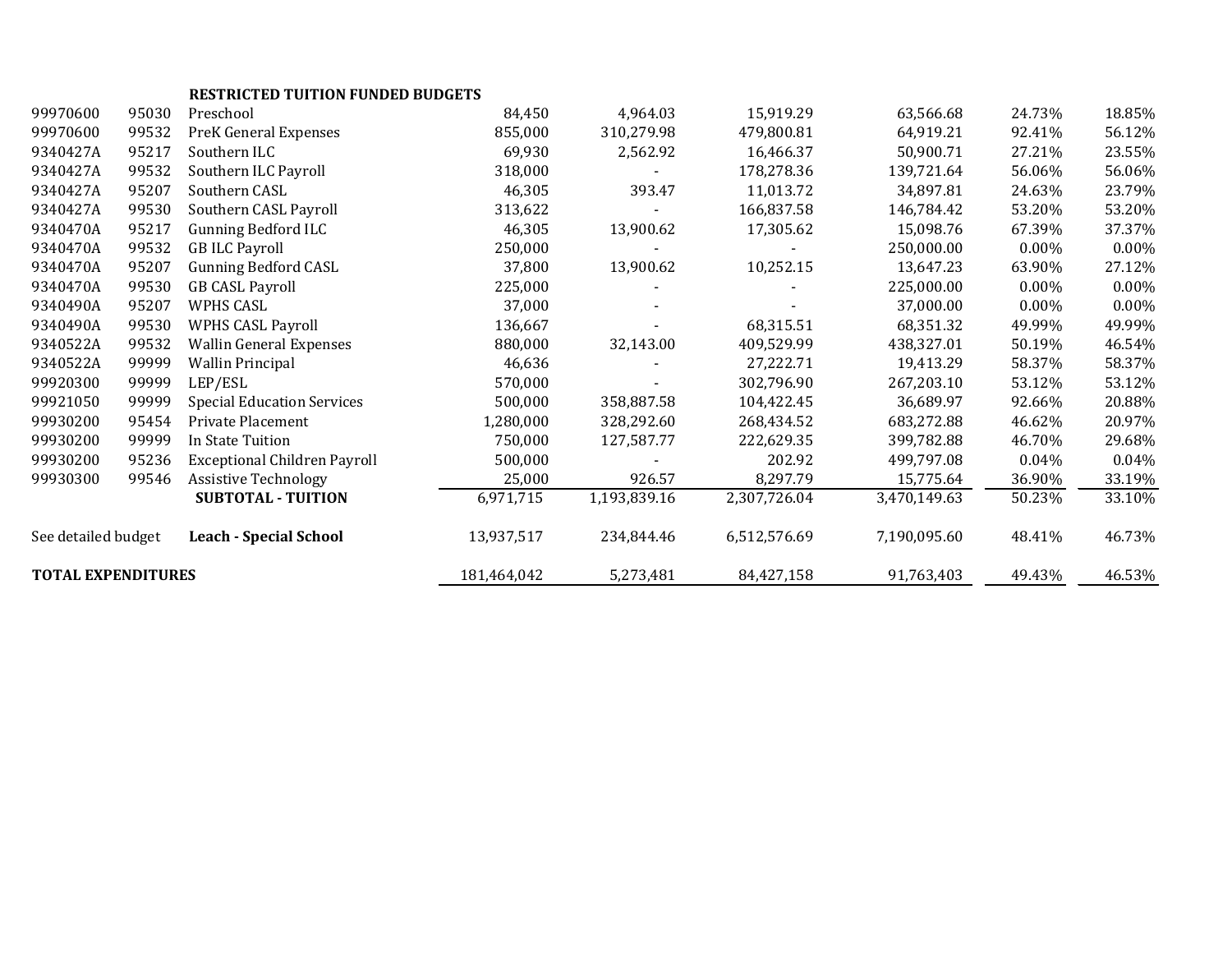Colonial SCHOOL DISTRICT

#### **COLONIAL SCHOOL DISTRICT BUDGET VARIANCE REPORT FISCAL YEAR 2020 as of December 2019 DETAIL COST CENTERS**

| <b>EXPENDITURES</b>               |                |                                                                     |               |                          |                     |                |                  |              |
|-----------------------------------|----------------|---------------------------------------------------------------------|---------------|--------------------------|---------------------|----------------|------------------|--------------|
| <b>Operating</b>                  | <b>Program</b> |                                                                     | <b>Board</b>  |                          |                     | Remaining      | Percent          | Percent      |
|                                   |                |                                                                     | <b>Budget</b> | Encumbrance              | <b>Expenditures</b> | <b>Balance</b> | <b>Obligated</b> | <b>Spent</b> |
|                                   |                | General District Expenses - Summarized on page 6 - Detail of budget |               |                          |                     |                |                  |              |
| 99900300                          | 99999          | Audit                                                               | 10,000        |                          |                     | 10,000.00      | $0.00\%$         | $0.00\%$     |
|                                   |                | Insurance                                                           | 213,040       |                          | 213,040.00          |                | 100.00%          | 100.00%      |
|                                   |                | Data Service Center                                                 | 418,572       |                          | 209,286.00          | 209,286.00     | 50.00%           | 50.00%       |
|                                   |                | One Time Items                                                      | 400,000       | 102,665.79               | 246,226.70          | 51,107.51      | 87.22%           | 61.56%       |
|                                   |                | Contingency                                                         | 100,000       |                          |                     | 100,000.00     | $0.00\%$         | $0.00\%$     |
| <b>TOTAL EXPENDITURES</b>         |                | 1,141,612                                                           | 102,665.79    | 668,552.70               | 370,393.51          | 67.56%         | 58.56%           |              |
| <b>Child Nutrition Operations</b> |                |                                                                     |               |                          |                     |                |                  |              |
| 99960000                          | 95512          | Personnel                                                           | 5,300,000     |                          | 2,606,732.67        | 2,693,267.33   | 49.18%           | 49.18%       |
| 99960000                          | 95404          | Food                                                                | 3,200,000     | $\overline{\phantom{0}}$ | 1,291,432.45        | 1,908,567.55   | 40.36%           | 40.36%       |
| 99960000                          | 95116          | Miscellaneous                                                       | 125,000       |                          | 43,330.77           | 81,669.23      | 34.66%           | 34.66%       |
| 99960000                          | 95493          | Supplies                                                            | 320,000       | Ξ.                       | 179,629.07          | 140,370.93     | 56.13%           | 56.13%       |
| 99960000                          | 99555          | Indirect Cost                                                       | 175,000       |                          | 2,476.83            | 172,523.17     | 1.42%            | 1.42%        |
| 99960000                          | 99516          | Equipment Repair                                                    | 200,000       |                          | 41,615.79           | 158,384.21     | 20.81%           | 20.81%       |
| 99960000                          | 95496          | Equipment                                                           | 400,000       |                          | 69,959.73           | 330,040.27     | 17.49%           | 17.49%       |
| <b>TOTAL EXPENDITURES</b>         |                |                                                                     | 9,720,000     |                          | 4,235,177.31        | 5,484,822.69   | 43.57%           | 43.57%       |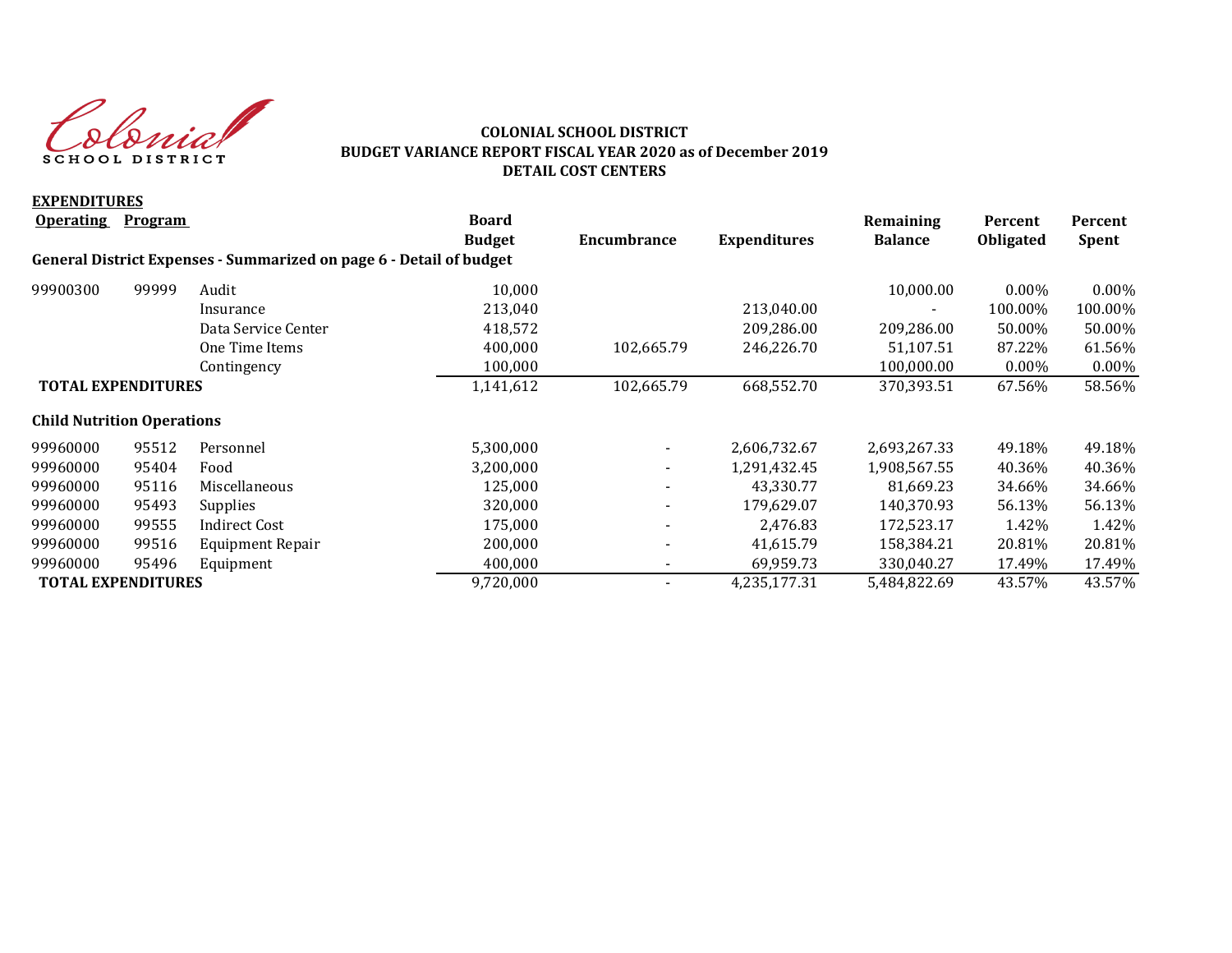| <b>Transportation</b>     |       |                                                         |            |            |              |              |          |          |
|---------------------------|-------|---------------------------------------------------------|------------|------------|--------------|--------------|----------|----------|
| 99960400                  | 99999 | Personnel                                               | 5,347,238  |            | 2,673,315.94 | 2,673,922.06 | 49.99%   | 49.99%   |
|                           |       | Professional Development                                | 5,000      |            |              | 5,000.00     | 0.00%    | $0.00\%$ |
|                           |       | <b>Contractor Payments</b>                              | 2,094,008  | 306,017.74 | 1,271,094.67 | 516,895.59   | 75.32%   | 60.70%   |
|                           |       | <b>Bus Maintenance</b>                                  | 450,000    | 28,203.62  | 338,623.61   | 83,172.77    | 81.52%   | 75.25%   |
|                           |       | Fuel                                                    | 310,000    | 60,059.99  | 131,711.43   | 118,228.58   | 61.86%   | 42.49%   |
|                           |       | Bus Safety & Security                                   | 123,500    | 49,805.58  |              | 73,694.42    | 40.33%   | 0.00%    |
|                           |       | Miscellaneous                                           | 125,000    | 53,715.00  |              | 71,285.00    | 42.97%   | $0.00\%$ |
|                           |       | Parkway and Kingswood                                   | $-74,000$  |            |              | (74,000.00)  | 0.00%    | 0.00%    |
|                           |       | <b>Billing to Leach</b>                                 | $-955,000$ |            |              | (955,000.00) | 0.00%    | $0.00\%$ |
|                           |       | Other Local Billable Activity                           | $-190,000$ |            |              | (190,000.00) | 0.00%    | 0.00%    |
| <b>TOTAL EXPENDITURES</b> |       |                                                         | 7,235,746  | 497,801.93 | 4,414,745.65 | 2,323,198.42 | 67.89%   | 61.01%   |
|                           |       | JOHN G. LEACH - Summarized on page 8 - Detail of budget |            |            |              |              |          |          |
| 9340427A                  | 99999 | Southern Integration Program                            | 20,146     | 1,090.95   | 13,459.23    | 5,596.28     | 72.22%   | 66.81%   |
| 9340474A                  | 99999 | George Read Integration Program                         | 29,149     | 1,321.28   | 2,077.91     | 25,749.34    | 11.66%   | 7.13%    |
| 9340490A                  | 99999 | William Penn Integration Program                        | 19,289     | 928.75     | 1,281.61     | 17,078.98    | 11.46%   | 6.64%    |
| 9340522A                  | 99999 | Wallin Adult Integration                                | 21,750     |            |              | 21,750.00    | 0.00%    | $0.00\%$ |
| 9340514A                  | 99999 | Leach Principal's Budget                                | 63,000     | 2,192.33   | 30,450.21    | 30,357.46    | 51.81%   | 48.33%   |
| 9340514A                  | 95254 | <b>Vocational Expenses</b>                              | 6,000      | 728.49     | 1,543.40     | 3,728.11     | 37.86%   | 25.72%   |
| 9340514A                  | 99545 | <b>Related Services</b>                                 | 10,000     | 108.00     | 790.17       | 9,101.83     | 8.98%    | 7.90%    |
| 9340514A                  | 99546 | <b>Assistive Technology</b>                             | 12,000     |            | 6,564.00     | 5,436.00     | 54.70%   | 54.70%   |
| 9340514A                  | 95468 | Summer School                                           | 10,000     |            | 23.09        | 9,976.91     | 0.23%    | 0.23%    |
| 99900300                  | 95228 | Substitutes                                             | 30,000     |            | 15,173.65    | 14,826.35    | 50.58%   | 50.58%   |
| 99900300                  | 99999 | General (Incl. Transportation)                          | 1,300,000  | 52,067.72  | 28,191.14    | 1,219,741.14 | 6.17%    | 2.17%    |
| 99940200                  | 99999 | <b>Division I Salaries</b>                              | 8,601,483  |            | 4,513,654.70 | 4,087,828.73 | 52.48%   | 52.48%   |
| 99940400                  | 99999 | Local Salaries & Benefits                               | 3,769,336  | 176,406.94 | 1,899,367.58 | 1,693,561.48 | 55.07%   | 50.39%   |
| 99960200                  | 95419 | Energy/Utilities                                        | 32,000     |            |              | 32,000.00    | $0.00\%$ | $0.00\%$ |
| 99970200                  | 99999 | Minor Capital                                           | 13,363     |            |              | 13,363.00    | 0.00%    | 0.00%    |
| <b>TOTAL EXPENDITURES</b> |       |                                                         | 13,937,517 | 234,844    | 6,512,577    | 7,190,095.60 | 48.41%   | 46.73%   |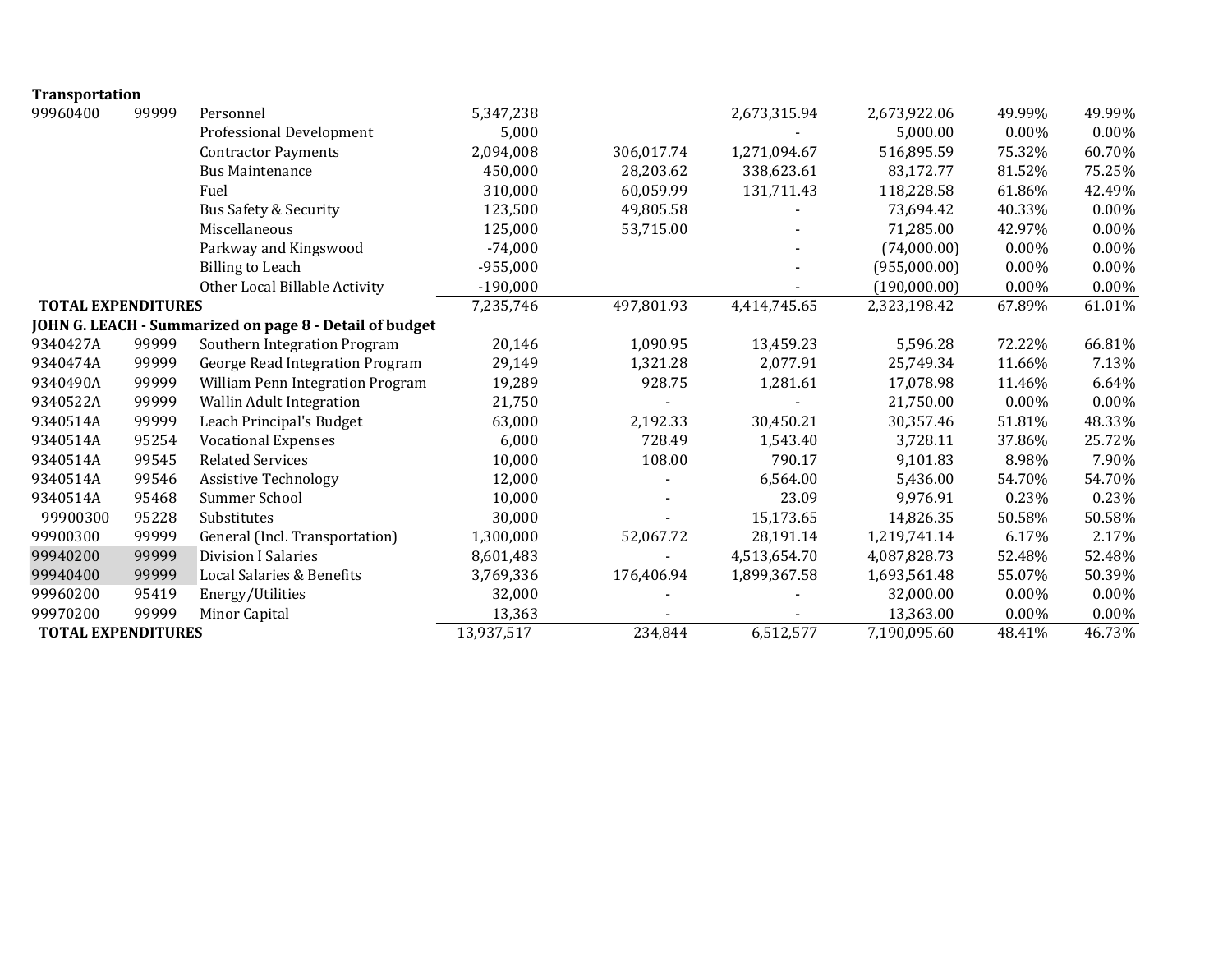Colonial SCHOOL DISTRICT

# **COLONIAL SCHOOL DISTRICT BUDGET VARIANCE REPORT FISCAL YEAR 2020 as of December 2019 LOCAL TAX COLLECTIONS**

|                        | <b>Current</b> | <b>Debt</b>    |                |              |
|------------------------|----------------|----------------|----------------|--------------|
| <b>Month</b>           | <b>Expense</b> | <b>Service</b> | <b>Tuition</b> | <b>MCI</b>   |
| July                   | 28,036.81      |                |                |              |
| August                 | 979,008.51     | 85,793.39      | 193,425.10     | 36,397.20    |
| September              | 6,045,626.70   | 584,045.65     | 1,363,349.54   | 337,809.96   |
| October                | 38,434,095.70  | 3,666,136.71   | 8,561,343.15   | 2,127,062.67 |
| November               | 649,865.52     | 90,422.48      | 210,746.42     | 51,665.06    |
| December               | 277,872.51     | 26,879.41      | 62,596.16      | 15,259.03    |
| January                |                |                |                |              |
| February               |                |                |                |              |
| March                  |                |                |                |              |
| April                  |                |                |                |              |
| May                    |                |                |                |              |
| June                   |                |                |                |              |
| Transfers to Leach     |                |                |                |              |
| Sr Citizen Prop Relief | 831,885.30     | 81,300.27      | 189,875.46     | 47,206.61    |
| <b>Total Collected</b> | 47,246,391.05  | 4,534,577.91   | 10,581,335.83  | 2,615,400.53 |
| <b>Budget</b>          | 47,084,564     | 4,648,062      | 10,855,473     | 3,153,158    |
| % Collected            | 100.34%        | 97.56%         | 97.47%         | 82.95%       |

Receipts are recorded in the month in which they are received.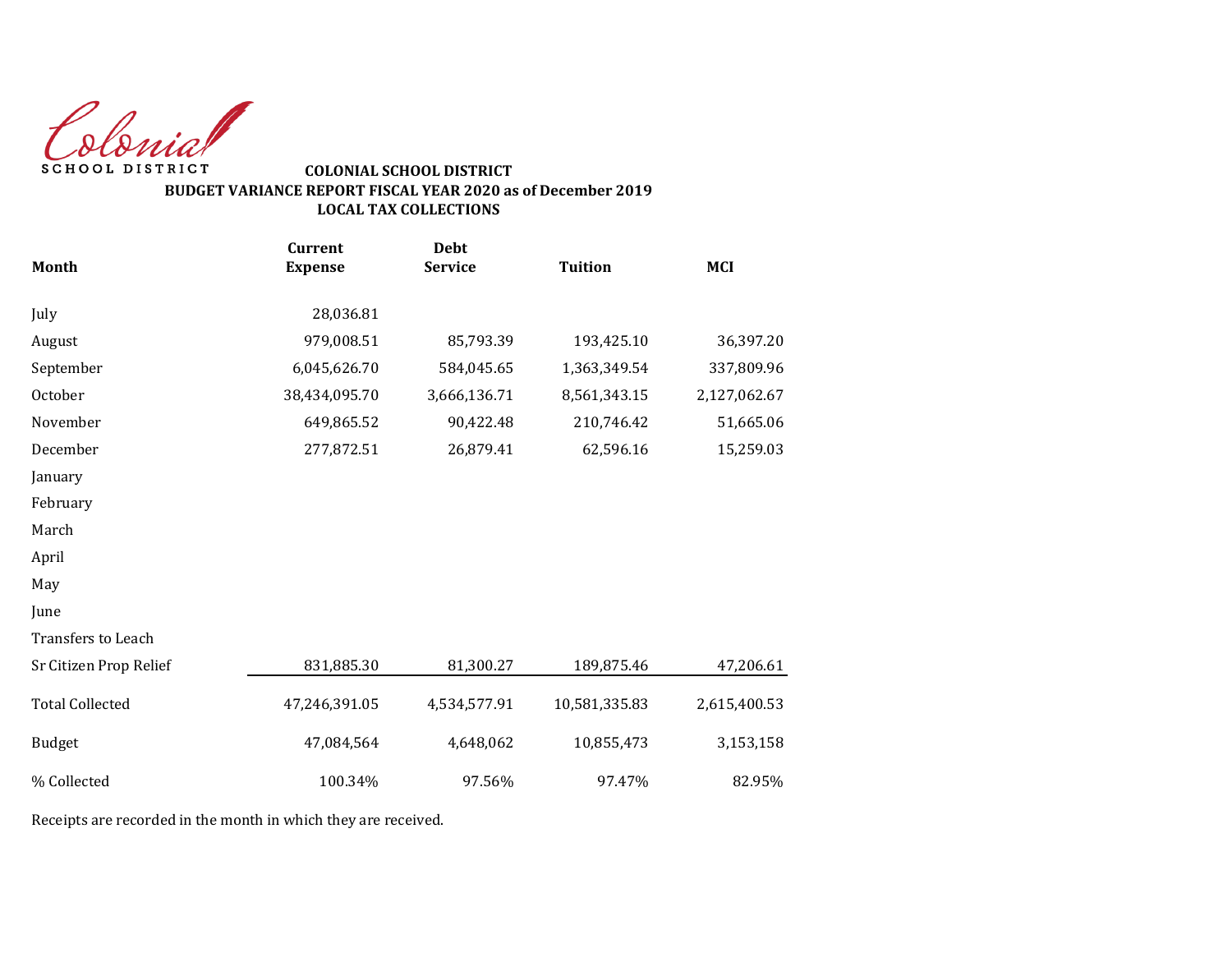

#### **COLONIAL SCHOOL DISTRICT COMPARISON OF LOCAL FUND PROPERTY TAX RECEIPTS FOR CURRENT OPERATI WITH THE PRIOR TWO FISCAL YEARS**

| Month                       | <b>Fiscal Year 2018</b> | <b>Fiscal Year 2019</b> | <b>Fiscal Year 2020</b> |
|-----------------------------|-------------------------|-------------------------|-------------------------|
| July                        | 20,935.76               | 77,195.64               | 28,036.81               |
| August                      | 450,351.45              | 551,051.59              | 979,008.51              |
| September                   | 5,147,366.47            | 5,042,786.51            | 6,045,626.70            |
| October                     | 32,561,275.07           | 39,470,274.25           | 38,434,095.70           |
| November                    | 3,443,087.41            | 973,592.92              | 649,865.52              |
| December                    | 327,553.92              | 356,878.57              | 277,872.51              |
| January                     | 437,015.38              | 195,603.77              |                         |
| February                    | 413,161.98              | 134,265.50              |                         |
| March                       | 148,531.13              | 241,167.37              |                         |
| April                       | 120,635.10              | 129,089.72              |                         |
| May                         | 113,106.64              | 98,109.95               |                         |
| June                        | 93,227.19               | 97,336.04               |                         |
| Senior Citizens' Tax Rebate | 1,086,936.69            | 1,130,131.81            |                         |
| Year To Date Receipts       | \$43,276,247.50         | \$48,497,483.64         | 46,414,505.75           |
| Projected Tax Receipts      | \$42,608,909            | \$47,084,564            | \$47,084,564            |
| % of Annual Tax Collections | 101.57%                 | 103.00%                 | 98.58%                  |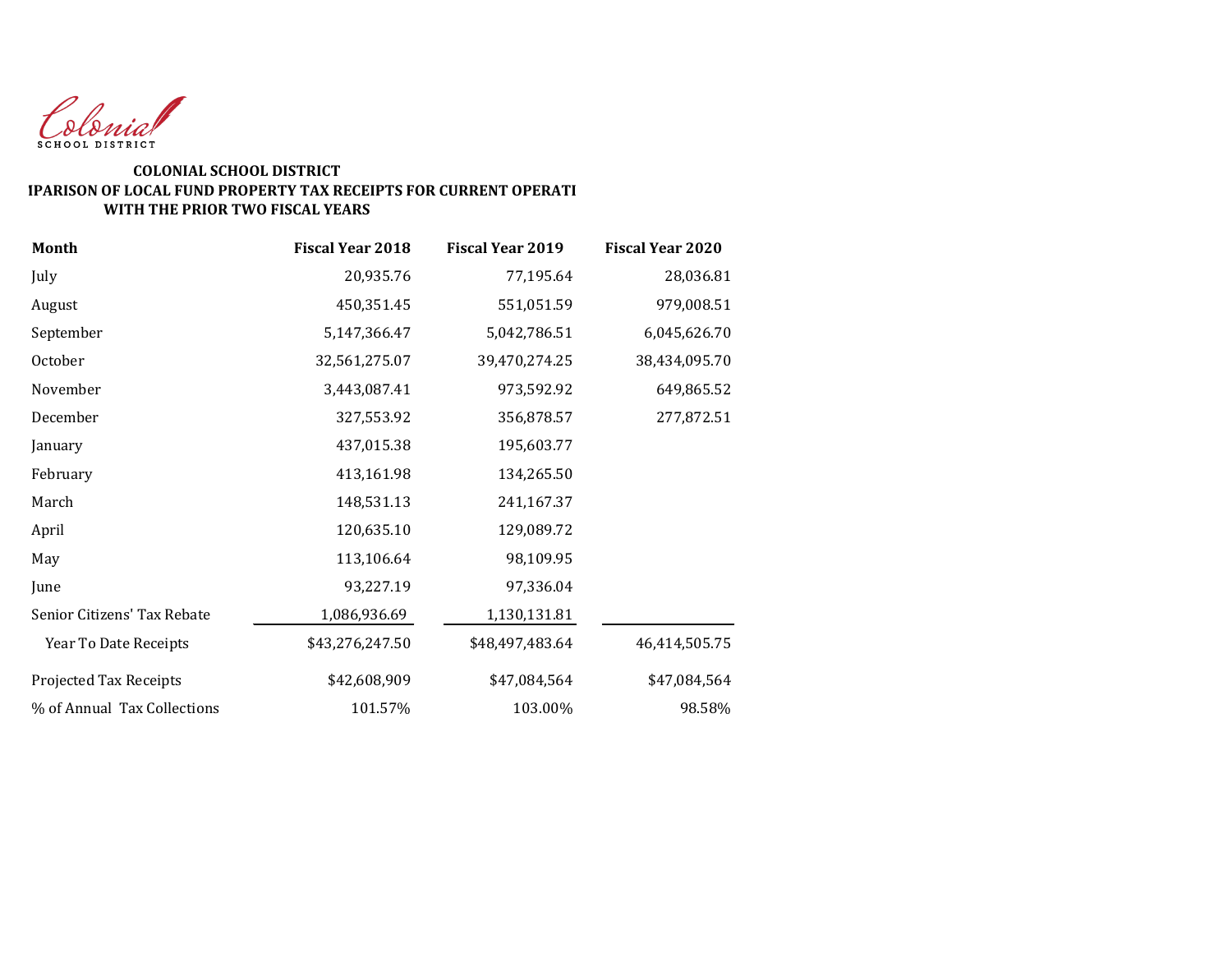Christ **SCHOOL DISTRICT** 

### **COLONIAL SCHOOL DISTRICT BUDGET VARIANCE REPORT FISCAL YEAR 2020 as of December 2019 CREDIT CARD PURCHASES**

Credit cards are issued to Colonial employees under special circumstances and only with the approval of the CFO and Superintendent. Cards are used when Purchase orders and/or checks are not accepted or feasible and for travel.

|                             | <b>Name</b>             | <b>Trans Date</b>  | <b>Merchant</b>                      | Amount | <b>Description</b>               |
|-----------------------------|-------------------------|--------------------|--------------------------------------|--------|----------------------------------|
| <b>Nutrition Supervisor</b> | Angelucci, A Paula      |                    | 12/9/2019 WALGREENS #11058           |        | 47.46 Supplies                   |
|                             | Angelucci, A Paula      |                    | 12/20/2019 VICTRA NCASTLE DE         |        | 95.98 Supplies                   |
| <b>Business Office</b>      | Miller, Cindy L         |                    | 12/13/2019 SSC - MIDDLETOWN, DE SERV |        | 535.17 Animal feed/supplies      |
| (Districtwide purchases)    | Miller, Cindy L         |                    | 12/17/2019 ACCUWEATHER INC           |        | 199.95 Subscription              |
|                             | Miller, Cindy L         |                    | 12/3/2019 DDOE EDUCATOR CONFERENCE   |        | 120.00 Registration              |
|                             | Miller, Cindy L         |                    | 12/4/2019 PRINTSSIGNS                |        | $21.10$ Signs                    |
|                             | Miller, Cindy L         |                    | 12/9/2019 SQ *FACTUALITY, LLC        |        | 2572.50 Professional Development |
|                             | Miller, Cindy L         |                    | 12/10/2019 BROADWAY DIRECT           |        | 7920.00 Student event            |
|                             | Miller, Cindy L         |                    | 12/23/2019 SWITCHER STANDARD         |        | 63.75 Supplies                   |
|                             | Miller, Cindy L         |                    | 12/23/2019 SWITCHER STANDARD         |        | 63.75 Supplies                   |
|                             | Miller, Cindy L         |                    | 12/23/2019 SWITCHER STANDARD         |        | 63.75 Supplies                   |
|                             | Miller, Cindy L         |                    | 12/10/2019 TDI*THEATRE DIRECT NY     |        | 790.50 Student event             |
|                             | Miller, Cindy L         | 12/11/2019 COMCAST |                                      |        | 1434.90 Internet @ TLC           |
|                             | Miller, Cindy L         |                    | 12/15/2019 AMER ASSOC NOTARIESWE     |        | 19.00 Notary fee                 |
|                             | Miller, Cindy L         |                    | 12/3/2019 LONGWOOD GARDENS INC       |        | 357.00 Student event             |
|                             | Miller, Cindy L         |                    | 12/3/2019 LONGWOOD GARDENS INC       |        | 238.00 Student event             |
|                             | Miller, Cindy L         |                    | 12/2/2019 EMA*EMMA EMAIL MARKETING   |        | 68.00 Marketing                  |
|                             | Miller, Cindy L         |                    | 12/8/2019 DNH*GODADDY.COM            |        | 36.34 Website                    |
|                             | Miller, Cindy L         |                    | 12/14/2019 DNH*GODADDY.COM           |        | 43.17 Website                    |
|                             | Miller, Cindy L         |                    | 12/23/2019 DNH*GODADDY.COM           |        | 20.17 Website                    |
| <b>Business Office</b>      | Papanicolas, Leslie Fay |                    | 12/13/2019 CARNEGIE FOUNDATION FOR   |        | 1970.00 Registration             |
| (Districtwide purchases)    | Papanicolas, Leslie Fay |                    | 11/26/2019 READ NATURALLY INC        |        | 597.00 Registration              |
|                             | Papanicolas, Leslie Fay |                    | 12/5/2019 NATIONAL COUNCIL OF SUPER  |        | 405.00 Registration              |
|                             | Papanicolas, Leslie Fay |                    | 12/5/2019 NATIONAL COUNCIL OF SUPER  |        | 405.00 Registration              |
|                             | Papanicolas, Leslie Fay | 12/18/2019 CEC     |                                      |        | 635.00 Registration              |
|                             | Papanicolas, Leslie Fay | 12/18/2019 CEC     |                                      |        | 635.00 Registration              |
|                             | Papanicolas, Leslie Fay | 12/19/2019 CEC     |                                      |        | 635.00 Registration              |
|                             | Papanicolas, Leslie Fay |                    | 12/6/2019 RIO SUITES ADVANCE DEP     | 124.72 |                                  |
|                             | Papanicolas, Leslie Fay |                    | 12/11/2019 HOLIDAY INN ST LOUIS DOW  |        | 557.76 Lodging                   |
|                             | Papanicolas, Leslie Fay |                    | 12/11/2019 HOLIDAY INN ST LOUIS DOW  |        | 557.76 Lodging                   |
|                             | Papanicolas, Leslie Fay |                    | 12/13/2019 USD PROF-CONT EDUCATION   |        | 495.00 Registration              |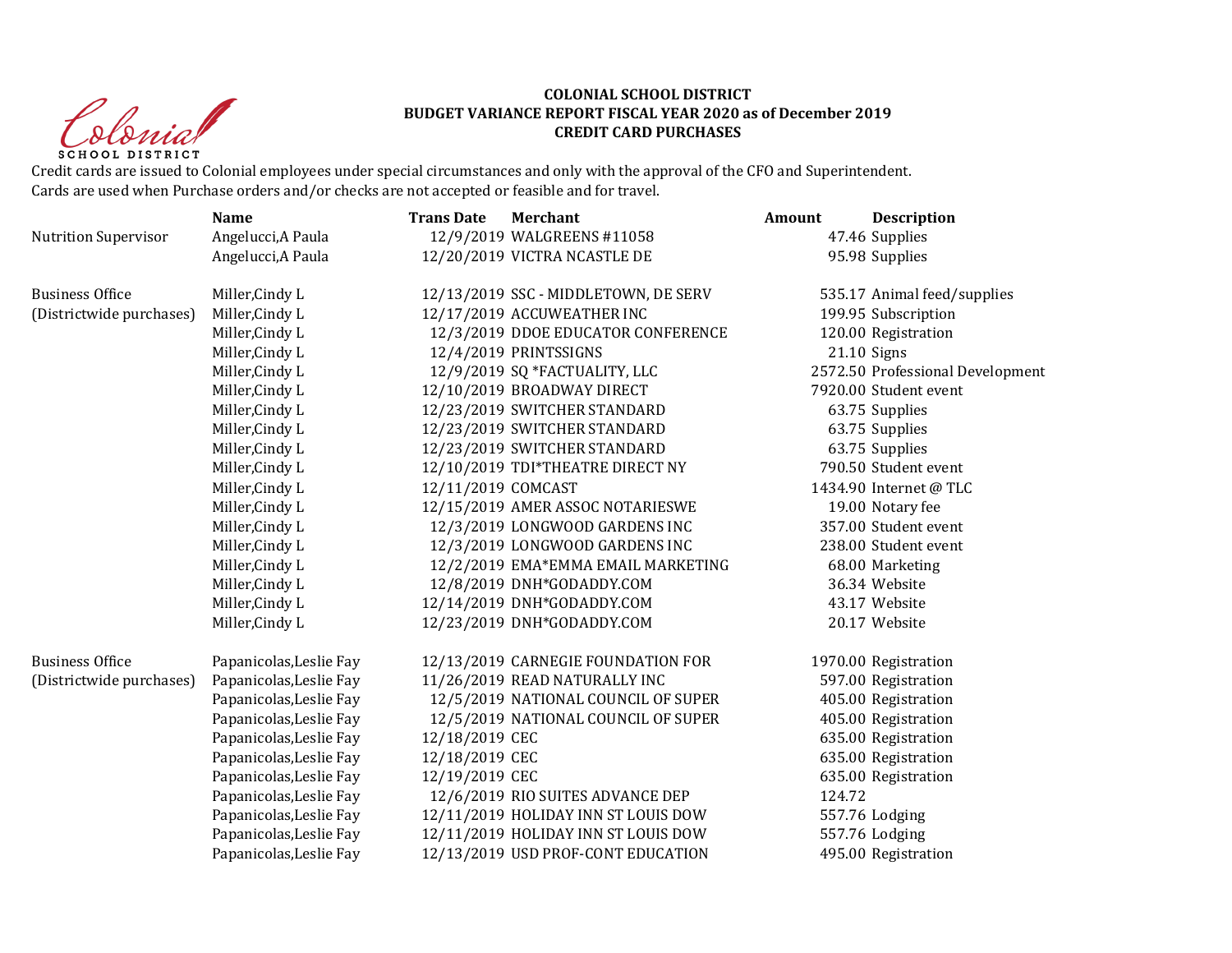|                        | Papanicolas, Leslie Fay | 12/13/2019 USD PROF-CONT EDUCATION   | 495.00 Registration |
|------------------------|-------------------------|--------------------------------------|---------------------|
| <b>Business office</b> | Papanicolas, Leslie Fay | 12/14/2019 USD PROF-CONT EDUCATION   | 495.00 Registration |
| (Districtwide travel)  | Papanicolas, Leslie Fay | 12/17/2019 EB RESTORATIVE PRACTI     | 435.00 Registration |
|                        | Papanicolas, Leslie Fay | 12/16/2019 KAGAN PROFESSIONAL DEVEL  | 898.00 Registration |
|                        | Papanicolas, Leslie Fay | 12/16/2019 KAGAN PROFESSIONAL DEVEL  | 898.00 Registration |
|                        | Papanicolas, Leslie Fay | 12/16/2019 KAGAN PUBLISHING INC      | 188.00 Registration |
|                        | Papanicolas, Leslie Fay | 12/16/2019 KAGAN PUBLISHING INC      | 153.00 Registration |
|                        | Papanicolas, Leslie Fay | 12/12/2019 STATE SUPERVISORS OF MATH | 200.00 Registration |
|                        | Papanicolas, Leslie Fay | 12/20/2019 SOUTHWES 5262152408195    | 314.55 Airfare      |
|                        | Papanicolas, Leslie Fay | 12/20/2019 SOUTHWES 5262152408194    | 314.55 Airfare      |
|                        | Papanicolas, Leslie Fay | 12/20/2019 SOUTHWES 5262152408193    | 314.55 Airfare      |
|                        | Papanicolas, Leslie Fay | 12/20/2019 SOUTHWES 5262152408192    | 314.55 Airfare      |
|                        | Papanicolas, Leslie Fay | 12/20/2019 SOUTHWES 5262152408191    | 314.55 Airfare      |
|                        | Papanicolas, Leslie Fay | 12/20/2019 SOUTHWES 5262152408190    | 314.55 Airfare      |
|                        | Papanicolas, Leslie Fay | 12/20/2019 SOUTHWES<br>5262152408189 | 314.55 Airfare      |
|                        | Papanicolas, Leslie Fay | 12/20/2019 SOUTHWES 5262152408188    | 314.55 Airfare      |
|                        | Papanicolas, Leslie Fay | 12/20/2019 SOUTHWES 5262152408187    | 314.55 Airfare      |
|                        | Papanicolas, Leslie Fay | 12/20/2019 SOUTHWES<br>5262152408186 | 314.55 Airfare      |
|                        | Papanicolas, Leslie Fay | 12/20/2019 SOUTHWES<br>5262152408185 | 314.55 Airfare      |
|                        | Papanicolas, Leslie Fay | 12/20/2019 SOUTHWES<br>5262152408184 | 314.55 Airfare      |
|                        | Papanicolas, Leslie Fay | 12/20/2019 SOUTHWES<br>5262152408183 | 314.55 Airfare      |
|                        | Papanicolas, Leslie Fay | 12/20/2019 SOUTHWES<br>5262152408182 | 314.55 Airfare      |
|                        | Papanicolas, Leslie Fay | 12/20/2019 SOUTHWES<br>5262152408181 | 314.55 Airfare      |
|                        | Papanicolas, Leslie Fay | 12/20/2019 SOUTHWES 5262152408180    | 314.55 Airfare      |
|                        | Papanicolas, Leslie Fay | 12/20/2019 SOUTHWES 5262152408179    | 314.55 Airfare      |
|                        | Papanicolas, Leslie Fay | 12/20/2019 SOUTHWES<br>5262152408178 | 314.55 Airfare      |
|                        | Papanicolas, Leslie Fay | 12/20/2019 SOUTHWES 5262152408177    | 314.55 Airfare      |
|                        | Papanicolas, Leslie Fay | 12/20/2019 SOUTHWES<br>5262152408176 | 314.55 Airfare      |
|                        | Papanicolas, Leslie Fay | 12/20/2019 SOUTHWES 5262152408175    | 314.55 Airfare      |
|                        | Papanicolas, Leslie Fay | 12/20/2019 SOUTHWES<br>5262152408174 | 314.55 Airfare      |
|                        | Papanicolas, Leslie Fay | 12/20/2019 SOUTHWES 5262152408173    | 314.55 Airfare      |
|                        | Papanicolas, Leslie Fay | 12/20/2019 SOUTHWES 5262152408172    | 314.55 Airfare      |
|                        | Papanicolas, Leslie Fay | 12/20/2019 SOUTHWES 5262152408171    | 314.55 Airfare      |
|                        | Papanicolas, Leslie Fay | 12/20/2019 SOUTHWES 5262152408170    | 314.55 Airfare      |
|                        | Papanicolas, Leslie Fay | 12/20/2019 SOUTHWES 5262152408169    | 314.55 Airfare      |
|                        | Papanicolas, Leslie Fay | 12/20/2019 SOUTHWES 5262152408168    | 314.55 Airfare      |
|                        | Papanicolas, Leslie Fay | 12/20/2019 SOUTHWES 5262152408167    | 314.55 Airfare      |
|                        | Papanicolas, Leslie Fay | 12/20/2019 SOUTHWES 5262152408166    | 20.20 Airfare       |
|                        | Papanicolas, Leslie Fay | 12/6/2019 EMBASSY SUITES             | 656.49 Lodging      |
|                        | Papanicolas, Leslie Fay | 12/6/2019 EMBASSY SUITES             | 656.49 Lodging      |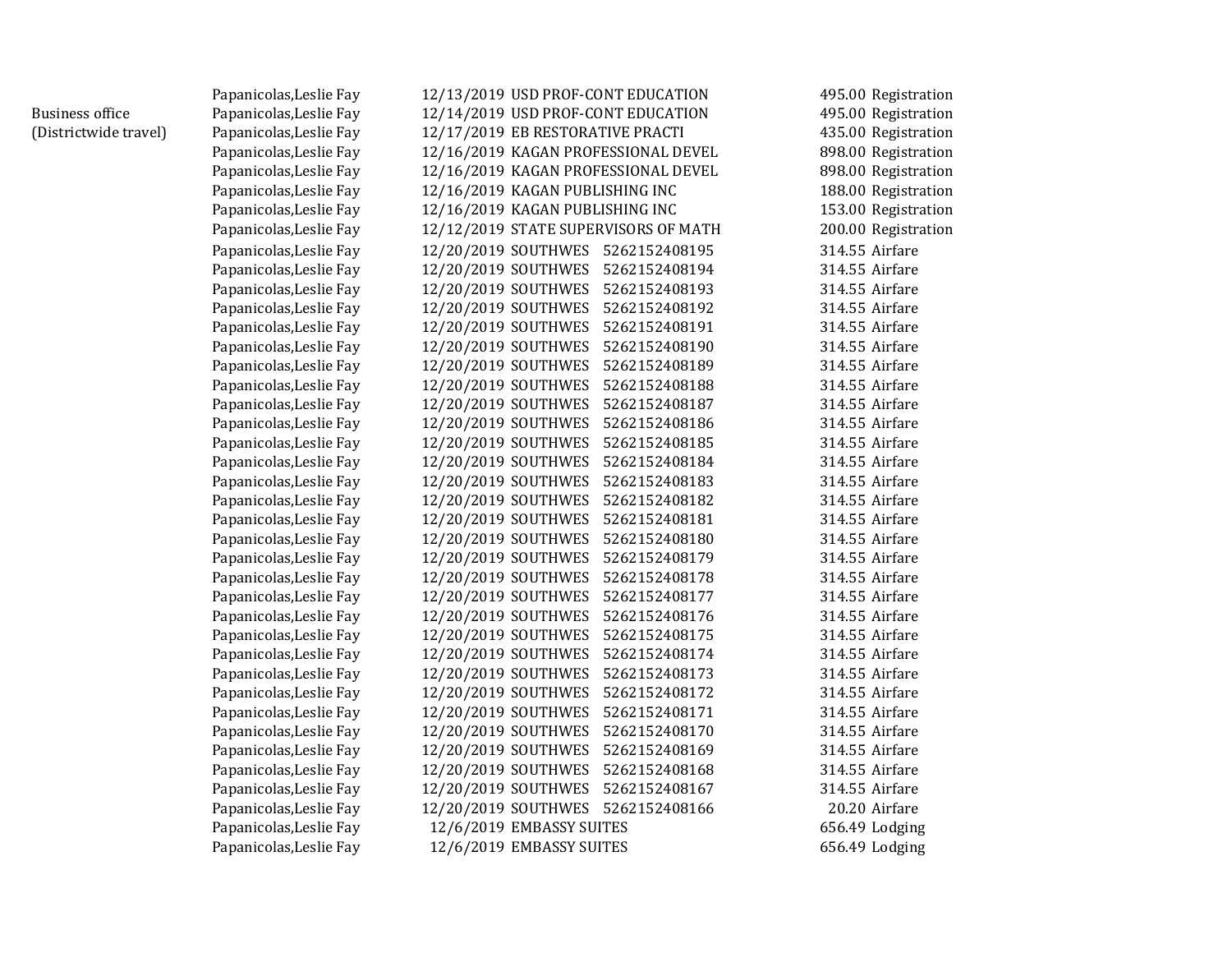| <b>Business office</b>       | Papanicolas, Leslie Fay | 12/6/2019 EMBASSY SUITES             | 656.49 Lodging      |
|------------------------------|-------------------------|--------------------------------------|---------------------|
| (Districtwide travel)        | Papanicolas, Leslie Fay | 12/6/2019 EMBASSY SUITES             | 656.49 Lodging      |
|                              | Papanicolas, Leslie Fay | 12/6/2019 EMBASSY SUITES             | 656.49 Lodging      |
|                              | Papanicolas, Leslie Fay | 12/6/2019 EMBASSY SUITES             | 656.49 Lodging      |
|                              | Papanicolas, Leslie Fay | 12/18/2019 BUREAU OF EDUCATION AND R | 279.00 Registration |
|                              | Papanicolas, Leslie Fay | 12/18/2019 BUREAU OF EDUCATION AND R | 279.00 Registration |
|                              | Papanicolas, Leslie Fay | 12/9/2019 SEEM COLLABORATIVE         | 375.00 Registration |
|                              | Papanicolas, Leslie Fay | 12/9/2019 SEEM COLLABORATIVE         | 375.00 Registration |
|                              | Papanicolas, Leslie Fay | 12/9/2019 SEEM COLLABORATIVE         | 375.00 Registration |
|                              | Papanicolas, Leslie Fay | 12/9/2019 SEEM COLLABORATIVE         | 375.00 Registration |
|                              | Papanicolas, Leslie Fay | 12/9/2019 SEEM COLLABORATIVE         | 375.00 Registration |
|                              | Papanicolas, Leslie Fay | 12/9/2019 SEEM COLLABORATIVE         | 375.00 Registration |
|                              | Papanicolas, Leslie Fay | 12/9/2019 SEEM COLLABORATIVE         | 375.00 Registration |
|                              | Papanicolas, Leslie Fay | 12/9/2019 SEEM COLLABORATIVE         | 375.00 Registration |
|                              | Papanicolas, Leslie Fay | 12/9/2019 SEEM COLLABORATIVE         | 375.00 Registration |
|                              | Papanicolas, Leslie Fay | 12/9/2019 SEEM COLLABORATIVE         | 375.00 Registration |
|                              | Papanicolas, Leslie Fay | 12/9/2019 SEEM COLLABORATIVE         | 375.00 Registration |
|                              | Papanicolas, Leslie Fay | 12/13/2019 HYATT HOTELS BETHESDA     | 213.57 Lodging      |
|                              | Papanicolas, Leslie Fay | 12/13/2019 HYATT HOTELS BETHESDA     | 213.57 Lodging      |
|                              | Papanicolas, Leslie Fay | 12/13/2019 HYATT HOTELS BETHESDA     | 213.57 Lodging      |
|                              | Papanicolas, Leslie Fay | 12/22/2019 SOUTHWES 5260179527360    | -1750.00 Refund     |
| <b>Technology Supervisor</b> | Smallwood, Philip Lee   | 12/1/2019 DIGITALOCEAN.COM           | 11.71 Website       |
|                              | Smallwood, Philip Lee   | 12/5/2019 WHENIWORK.COM              | 933.81 Subscription |
|                              | Smallwood, Philip Lee   | 12/4/2019 AMZN MKTP US*FE61H43S3     | 97.66 Supplies      |
|                              | Smallwood, Philip Lee   | 12/8/2019 AMZN MKTP US*KK28G9WU3     | 840.62 Supplies     |
|                              |                         |                                      | \$<br>44,028.33     |
|                              |                         |                                      |                     |